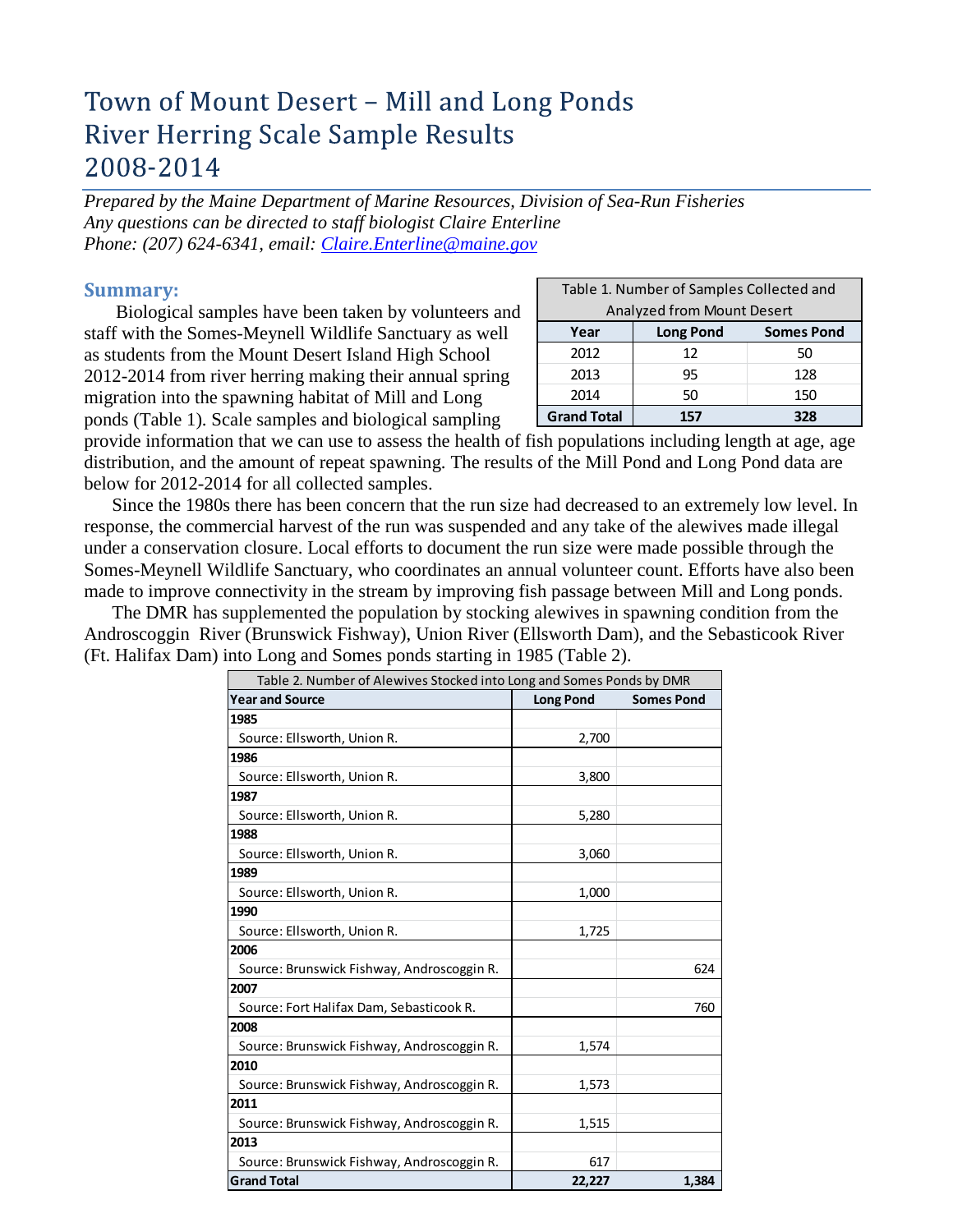## **Species Composition:**

Alewife and blueback herring, collectively called river herring, are important species in Maine serving many roles. Both species are anadromous, meaning they spend their adult lives in the ocean, but ascend into freshwater to spawn.

While alewives typically spawn far upstream in lakes and ponds, blueback herring spawn in the mainstems of rivers. Though they are different species, it is very difficult to visually tell the difference between the two. Moreover, even though the two species spawn in different places and the spawning peaks may occur at slightly different times (alewives typically spawn 2-3 weeks before blueback herring), many times the end of May finds the species together, both ascending the same rivers at the same time, all as one school of fish. Many problems leading to the population declines observed in both species are shared. For these reasons, state laws and regulations regarding these two species refer to them collectively as river herring. Not all runs and harvests are composed of both species, though.

Close examination of a few features enables us to tell the difference between alewife and blueback herring. From looking at a side view of the fish, we can identify alewives as having an eye that is bigger than its snout, or mouth, while a blueback herring's eye is smaller than the snout. Also, alewives are generally more deep bodied, while blueback herring are more streamlined. This method is useful when identifying the species when the fish needs to be kept alive, however, it can also be subjective and takes a lot of practice and usually requires a person to look at both species at the same time. The easiest way to determine the species is from the color of the inside of the belly of the fish, or the peritoneal cavity. The inside lining of the belly of an alewife will have a pinkish to grayish color, while blueback herring will have a black lining. This method provides the most accurate determination, but is only possible if the fish is killed. From scale samples, we can determine whether a fish was an alewife or a blueback herring with a fairly high amount of certainty. Scale samples can be taken from live or dead fish, so this method is useful for both harvested runs and restoration runs. Looking at the scales of each under a microscope, alewife scales are shaped more like a scallop shell, while blueback herring scales are more oval or diamond shaped. Other features, like the shading of certain areas of the scale, can also help determine the species.

Scale samples taken from Somes and Long ponds showed that the run is composed entirely of alewives.

### **Sex Ratio:**

Populations dominated by males may be less robust than those containing an even number of males and females because the limiting factor for population growth is often the abundance of females and their eggs. Looking at the sex ratio gives us an idea whether this may be a problem within individual runs. The sex can only be determined from the fish at the time the sample is collected. The sex can sometimes be determined from a live fish by applying gentle pressure on the belly, pushing towards the tail of the fish. If a milky substance is seen, the fish is male. If small eggs are seen, the fish is female. If it is early in the spawning run, it may not be possible to tell the sex from a live fish. A dead fish can be cut open at the belly, and if eggs are present, the fish is female, if white smooth glands are seen, the fish is male.

While some information was collected in 2014 showing that ten samples were males and none were females, no information about sex was collected from any other samples.

Alewife



**Blueback Herring**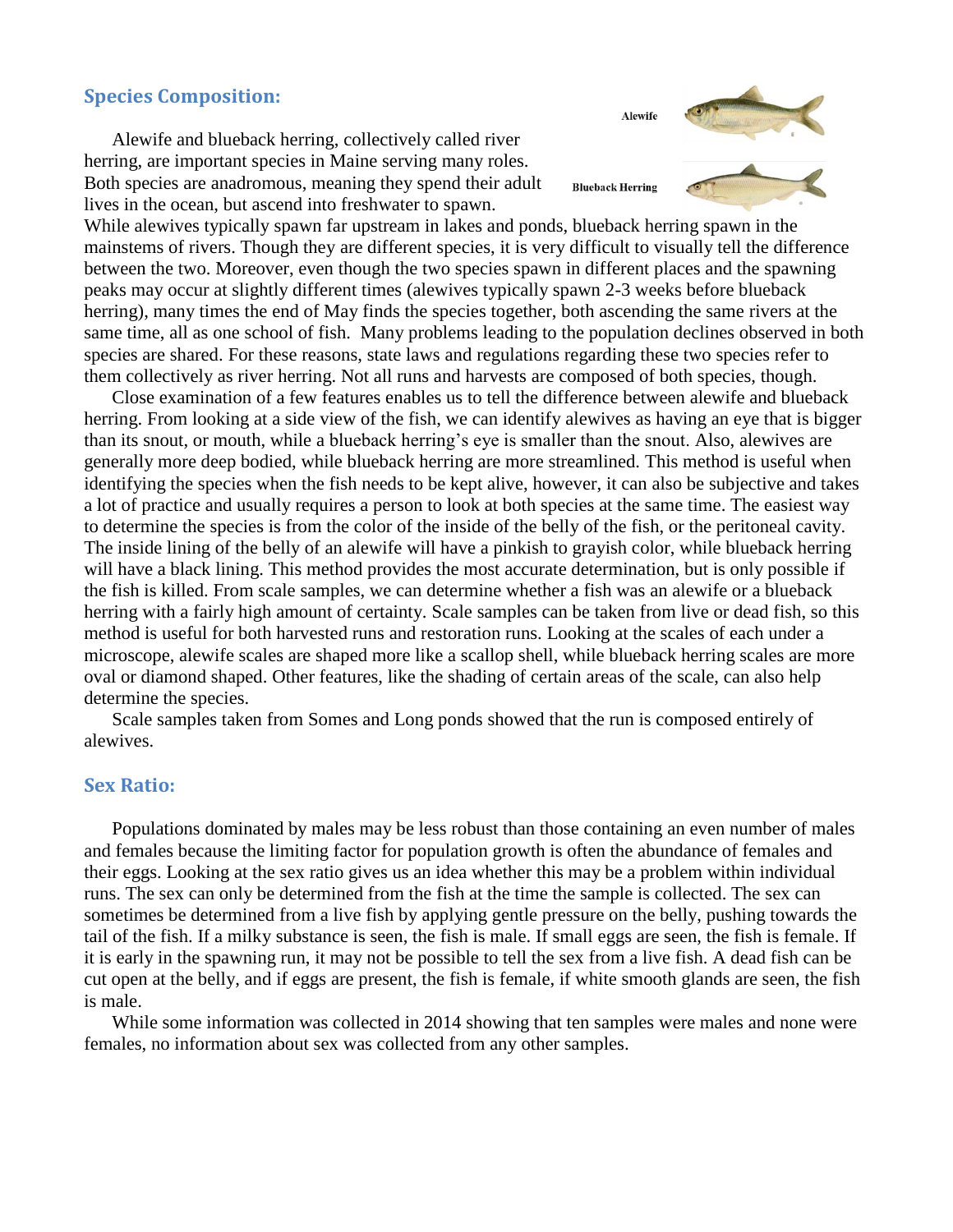## **Age Distribution:**

Both alewife and blueback herring are "recruited" to the spawning run at age-4. This means that the majority of 4-year-old river herring can physiologically spawn, and will make a spawning migration unless their migration route is blocked (e.g. by a dam) or in very few cases if their development was delayed because of stress in the marine environment. In these cases, we may see river herring first spawning at age-5. Further we find that as we move north, the age at first spawning increases. For example, in many runs in New York state, river herring first spawn at age 3, in the majority of runs in Maine, the age at first spawning is age-4, but some in some runs downeast and in Canada, the age at first spawning is age-5.

In Maine run, we see some age-3 river herring participate in the spawning runs, but we don't expect to see all age-3 river herring to make and upstream migration. Most river herring do not die after they spawn, but move back into coastal waters until the next spring, when they again make a spawning migration into freshwater rivers and streams. A river herring can make a spawning migration every year from age-4 until it dies, anywhere from age-5 to age-9.

While all alewife runs in Maine are dominated by age-4 fish, we find that runs with a more evenly distributed age distribution are more stable over time. Length and age information yields important insights into the health of a fish population. As a general rule, the presence of a variety of age classes is indicative of a healthy population. Further, populations containing older and larger individuals, which have a relatively high reproductive potential, are considered healthier than those containing only younger, smaller individuals. To get an accurate picture of the age distribution of a run, it is important to sample fish throughout the run. Early in the season, older fish dominate the run. Later in the run, there are more young fish. We recommend that 25 samples be taken every week of the run.

The samples taken from the alewives at Mill and Long ponds show that the run is dominated each year by age-4 fish, but that more older fish are found in the run with each sample year (Table 3, Figure below). During the first sample year (2012), mostly age-3 and age-4 fish were found, older ages may have been part of the run, but simply not sampled because very few samples were collected this year. In 2013 and 2014, a larger proportion of older ages (age-5, -6, and -7) are encountered. This may be reflective of the run rebounding and becoming more self-perpetuating. Samples should continue to be collected in the coming years to see if this trend continues.



| Table 3. Age Distribution (Proportion of Samples at Each Age) for Alewives at Mill and Long Ponds |                   |        |        |       |                 |           |        |        |       |       |                 |
|---------------------------------------------------------------------------------------------------|-------------------|--------|--------|-------|-----------------|-----------|--------|--------|-------|-------|-----------------|
|                                                                                                   | <b>Somes Pond</b> |        |        |       |                 | Long Pond |        |        |       |       |                 |
| Year                                                                                              | Age-3             | Age-4  | Age-5  | Age-6 | No Age<br>Given | Age-3     | Age-4  | Age-5  | Age-6 | Age-7 | No Age<br>Given |
| 2012                                                                                              | 20.00%            | 66.00% | 2.00%  |       | 12.00%          | 16.67%    | 83.33% |        |       |       |                 |
| 2013                                                                                              | 20.31%            | 55.47% | 21.09% |       | 3.13%           | 3.16%     | 55.79% | 31.58% | 3.16% |       | 6.32%           |
| 2014                                                                                              | 8.67%             | 70.67% | 9.33%  | 2.67% | 8.67%           | 6.00%     | 56.00% | 28.00% | 8.00% | 2.00% |                 |
| <b>Grand Total</b>                                                                                | 14.94%            | 64.02% | 12.80% | 1.22% | 7.01%           | 5.10%     | 57.96% | 28.03% | 4.46% | 0.64% | 3.82%           |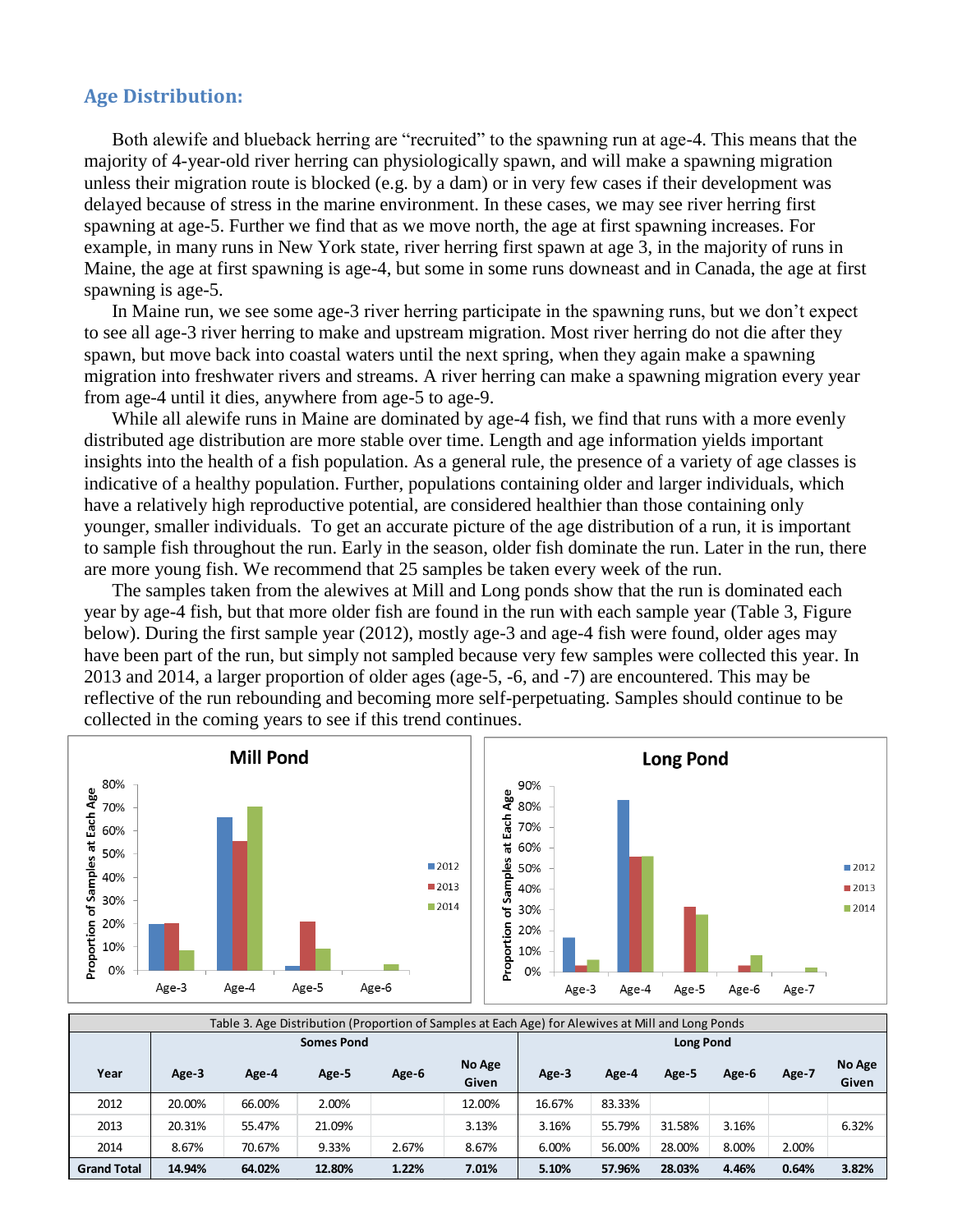# **Length Distribution and Length at Age:**

In general, populations containing larger individuals, which have a relatively high reproductive potential, are considered healthier than those where fish are smaller. In some cases, we can identify a stressed fish population when the average size of all the fish in the run decreases over time. The average size of an alewife run may get smaller because of selective fishing pressure on larger individuals, or because of environmental constraints like limited food availability. Some populations may be smaller, however, not because of environmental stress or fishing pressure, but because they are a different "stock" of fish, whose genetic make-up influences their size. Comparing the average length at each age among different runs, and among different years at the same run, can show whether the population may be experiencing stress, or together with other information like genetics, if the run may be an individual "stock".

When sampling the length of spawning river herring, it is important to sample throughout the run. As the run progresses, it is composed of more and more small fish. These fish are not only younger than the fish from the beginning of the run, but also smaller at each age. For example, a four-year-old alewife sampled during the first week of the run might be larger than a four-year-old alewife that comes during the last week of the run.

On average, alewives sampled at Long Pond were larger than fish sampled at Mill Pond (Table 4). *Ages are given below in total length, from the tip of the nose to the tip of the caudal fin.* This may be a function of where the ponds are located, while Mill Pond is at head of tide, Long Pond is the most upstream pond in the watershed. As fish move upstream, smaller fish may drop out of the run and only the larger fish with more energy reserves are able to make the complete run. More years with of data are needed to better understand if this is a true observation.

While analyzing the samples from other years, we did note that the length on some dates in 2013 and 2014 seemed very large compared to the average length at each age. When the length was measured at Mill and Long Ponds, it was measured in fork length, however we suspect that on some dates total length was actually measured and recorded (May 7 and May 8, 2013). We adjusted these lengths accordingly (used the measured length as total length instead of fork length). This correction made the length at each age within the expected range. We suggest that the volunteers consider measuring in *total length* in the coming years as it is sometimes easier for new volunteers or students to understand.

| Table 4. Average Length at Each Age for Alewives from Somes and Long Ponds |       |       |       |                  |        |                    |       |       |       |       |       |        |                |
|----------------------------------------------------------------------------|-------|-------|-------|------------------|--------|--------------------|-------|-------|-------|-------|-------|--------|----------------|
| <b>Mill Pond</b>                                                           |       |       |       | <b>Long Pond</b> |        |                    |       |       |       |       |       |        |                |
|                                                                            |       |       |       |                  | No Age | <b>All Samples</b> |       |       |       |       |       | No Age | All            |
| Year                                                                       | Age-3 | Age-4 | Age-5 | Age-6            | Given  |                    | Age-3 | Age-4 | Age-5 | Age-6 | Age-7 | Given  | <b>Samples</b> |
| 2012                                                                       | 226.0 | 255.8 | 300.0 |                  | 251.7  | 250.0              | 245.0 | 259.0 |       |       |       |        | 256.7          |
| 2013                                                                       | 253.1 | 267.2 | 283.3 |                  | 295.0  | 268.6              | 243.3 | 277.5 | 290.0 | 296.7 |       | 290.8  | 281.9          |
| 2014                                                                       | 260.0 | 275.1 | 275.7 | 290.0            | 252.5  | 272.4              | 263.3 | 277.4 | 287.1 | 301.3 | 320.0 |        | 282.1          |
| Avg. All Years                                                             | 246.4 | 266.0 | 286.3 | 290.0            | 266.4  | 263.7              | 250.6 | 271.3 | 288.6 | 299.0 | 320.0 | 290.8  | 273.6          |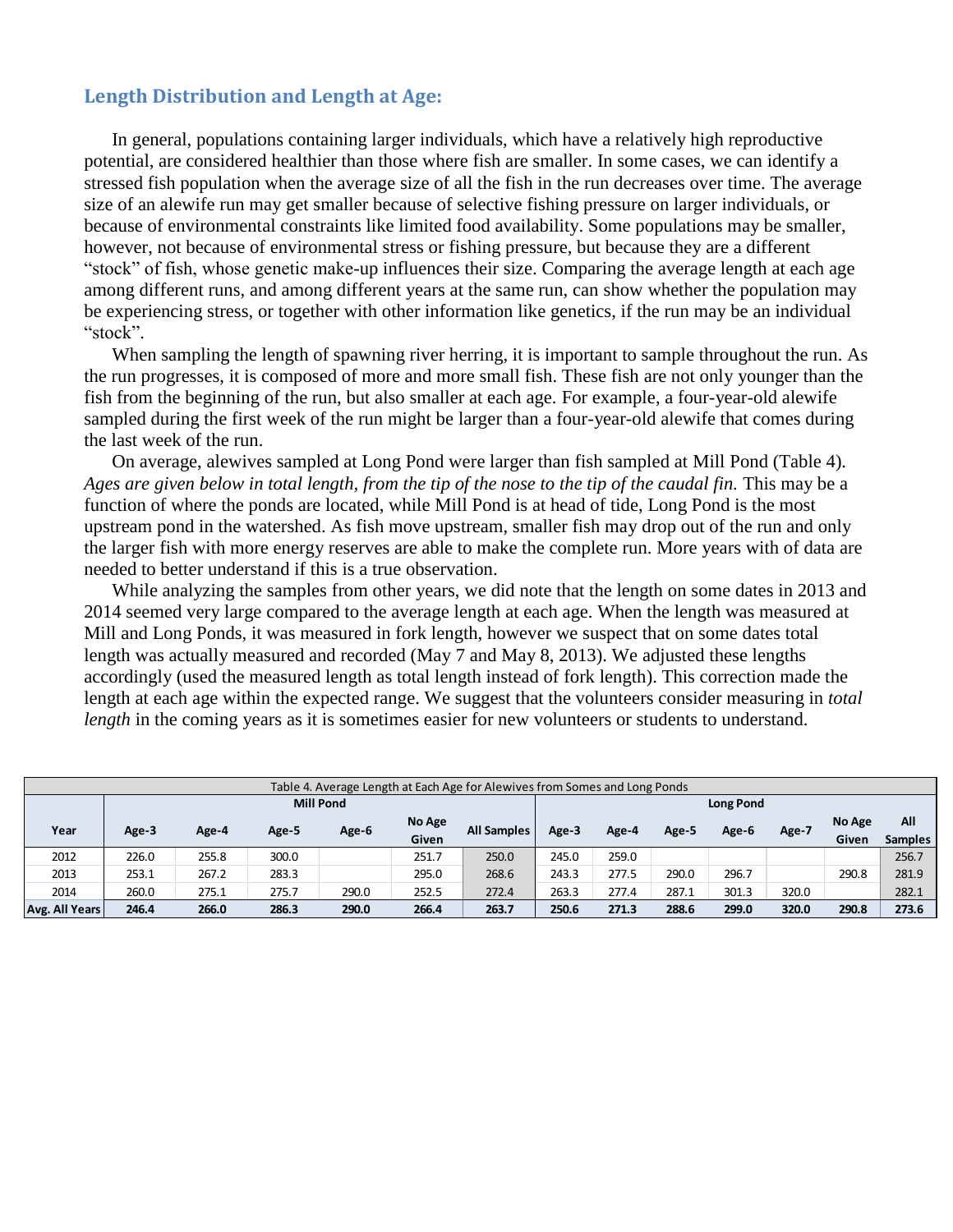# **Repeat Spawning:**

From river herring scales, we can determine if an individual is making its first spawning migration, or whether the fish spawned in one or more previous years. The migration between the ocean into freshwater to spawn requires a lot of energy, on top of the energy that the fish needs to develop its reproductive organs for the spawning event. During this phase, the fish will use any energy reserves it has to sustain itself. As a result, its scales become eroded during the spawning migration and during the time it remains in freshwater. On the scale, we can actually see the jagged line that resulted from the scale erosion. We term this behavior of returning in subsequent years to spawn "repeat spawning". When a fish is a "repeat spawner" it means it is successfully escaping predators, harvest, and not encountering obstructions, making it to the spawning grounds, then back out to the ocean, and then back to freshwater again the next year. A run with a high proportion of "repeat spawners" indicates a stable spawning population over time. Runs with low numbers of "repeat spawners" may have a problem with passage obstructions or over-harvesting.

Samples from Mill and Long ponds show varying proportions of "repeat spawners" in the runs (Table 5). Comparing the proportion of "repeat spawners" to the annual age distributions, we see that the years with fewer "repeat spawners" also had fewer fish at older age classes (2012), while in 2013 and 2014, when more ages were represented in the samples, we see a greater number of repeat spawners. It is a good trend that we are seeing more repeat spawners, and older fish, with each year. We hope that this indicates a population that is rebounding and becoming self-sustainable. Continued data collection in future years will show if this trend continues.

| Table 5. Proportion of Sampled Alewives that Spawned in Previous Years |                                              |                                        |                                   |                                              |                                        |                                   |  |  |  |
|------------------------------------------------------------------------|----------------------------------------------|----------------------------------------|-----------------------------------|----------------------------------------------|----------------------------------------|-----------------------------------|--|--|--|
|                                                                        |                                              | <b>Mill Pond</b>                       |                                   | <b>Long Pond</b>                             |                                        |                                   |  |  |  |
| Year                                                                   | <b>Never</b><br><b>Previously</b><br>Spawned | Spawnedin<br><b>1 Previous</b><br>Year | Spawned in<br>2 Previous<br>Years | <b>Never</b><br><b>Previously</b><br>Spawned | Spawnedin<br><b>1 Previous</b><br>Year | Spawned in<br>2 Previous<br>Years |  |  |  |
| 2012                                                                   | 93.3%                                        | 6.7%                                   |                                   | 100.0%                                       |                                        |                                   |  |  |  |
| 2013                                                                   | 79.8%                                        | 19.4%                                  | 0.8%                              | 63.7%                                        | 34.1%                                  | 2.2%                              |  |  |  |
| 2014                                                                   | 85.8%                                        | 12.2%                                  | 2.0%                              | 72.0%                                        | 20.0%                                  | 8.0%                              |  |  |  |
| Avg. All Years                                                         | 86.3%                                        | 12.7%                                  | 1.4%                              | 78.6%                                        | 27.0%                                  | 5.1%                              |  |  |  |